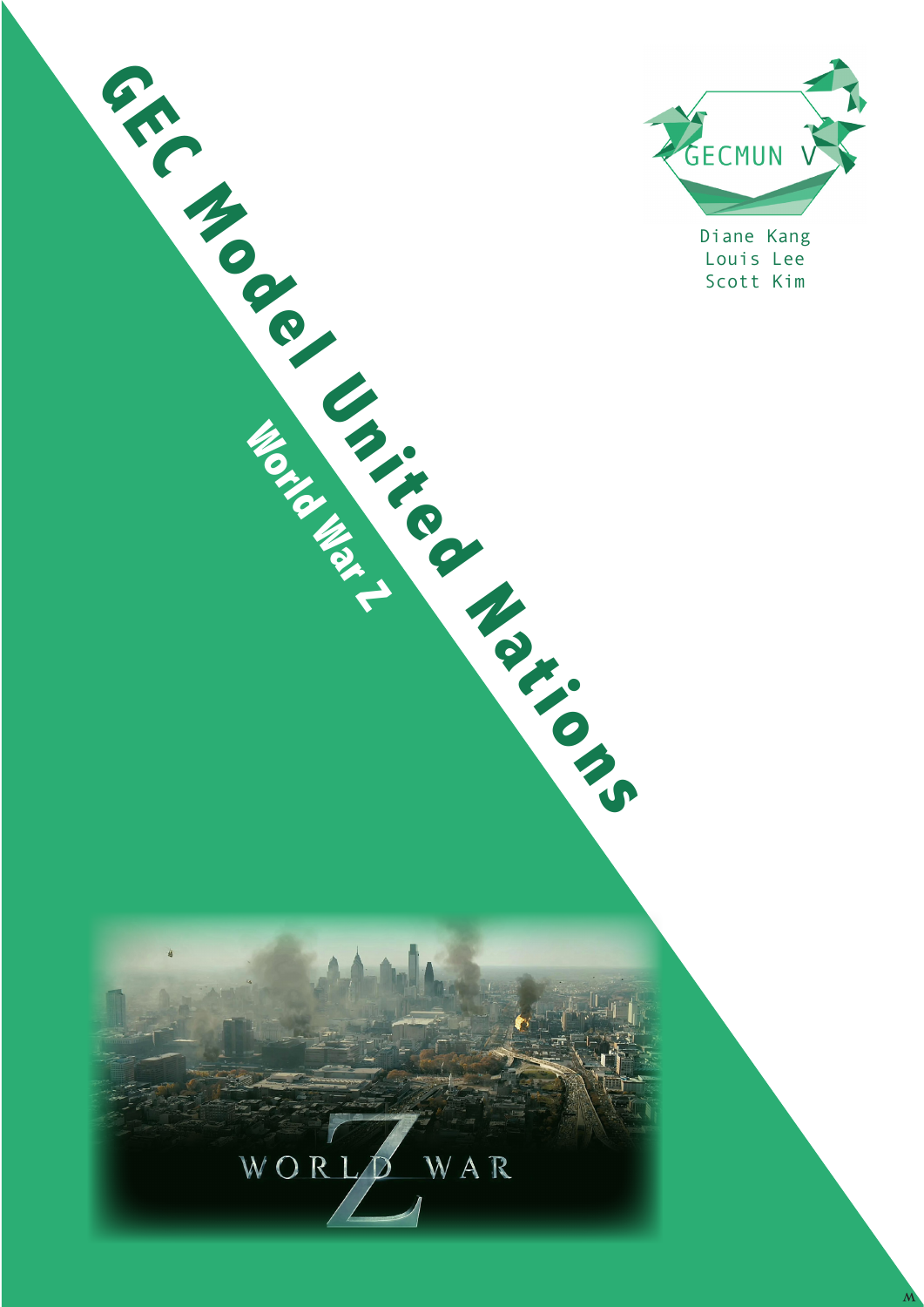## Table of Contents

Letter from the Chairs | Pg. 3

Introduction | Pg. 4

Information | Pg. 5

• Definition of Key Terms | Pg. 5

• Agenda - Initial Outbreak| Pg. 5

Delegate Positions | Pg. 6

Solutions | Pg. 8

• Questions to Consider | Pg. 9

Bibliography | Pg. 10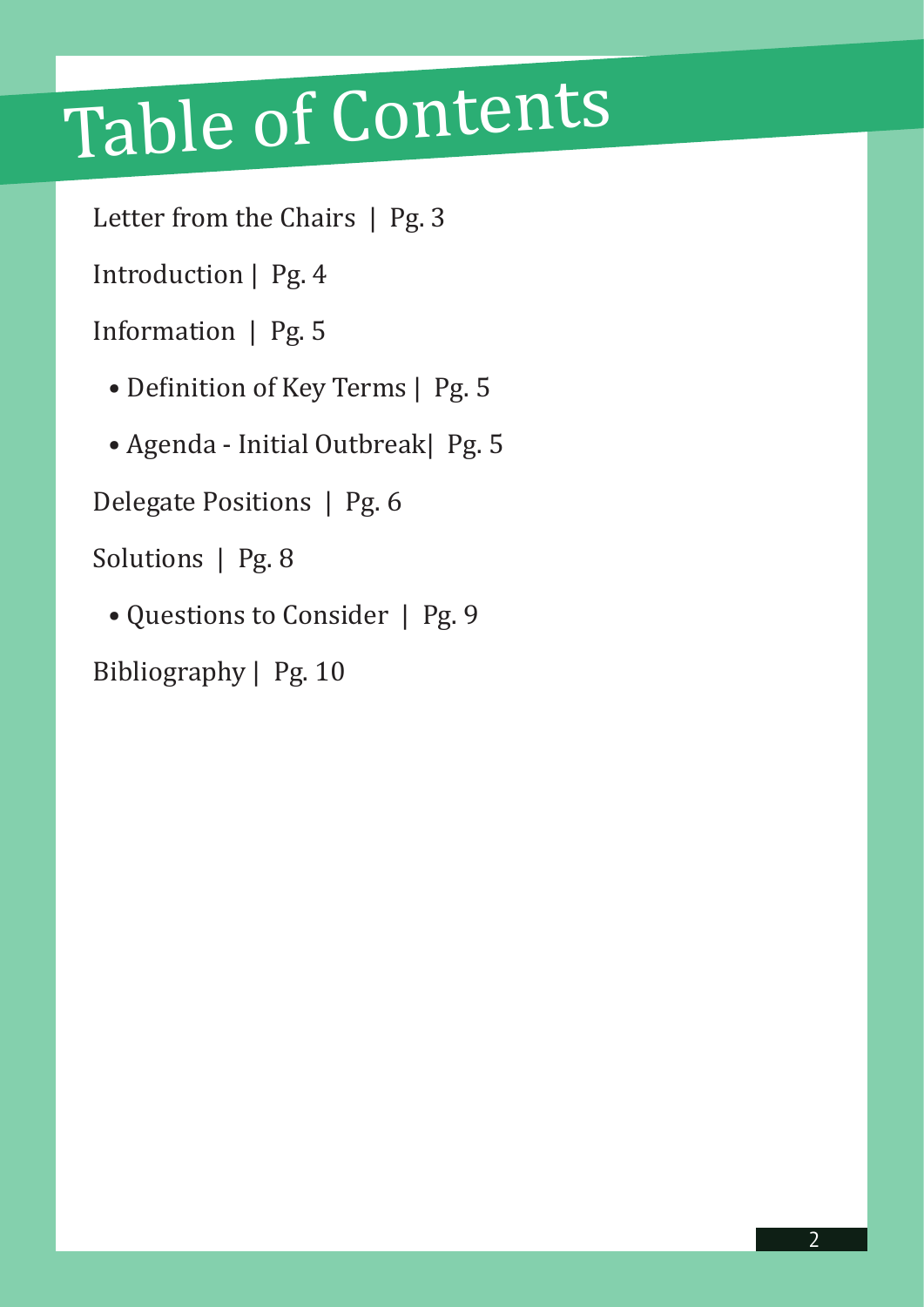# Letters from the Chairs

#### Hello all,

This is Diane Kang from Korea International School Jeju. I will be serving the committee as a director. This is my last year in high school, and my last year chairing the committee, which makes this committee very meaningful to me. The crisis committee may be unfamiliar to some delegates, and I promise to not leave any delegates behind. So, if you have any confusions regarding the rules of procedure and the crisis updates, please don't hesitate to ask questions personally or via notes. Also, talking in front of the delegates and the chairs is unnerving, and I know how it feels too. But don't cut yourself off from the conversation because of it. It is my personal goal to make sure every delegate is included in the conversation. I hope this MUN experience will motivate the delegates to continue to be involved in MUN, just like I did. Please remember that we are all in this committee together, and we are there to support each other. Ask other delegates if they are feeling okay. Remind other delegates about the procedure they might have forgotten. Say encouraging words and be nice. I hope we can make this MUN experience the best for all of us. To do that, we need to work together as a family in unison (regarding the atmosphere of the committee). Oh, and be ready for the zombies. Email: dykang19@kis.ac

#### Hello delegates,

This Louis Lee (G11) from Korea International School Jeju. I'm deeply honored to be one of your chairs in the World War Z Crisis Committee. I have been involved with MUN since middle school, and it became a very significant part of my life. To me, it is where I get to talk about topics that interest me and meet new people. I hope to make a similar experience for delegates who participate in this conference. It is my best interest to make this committee entertaining as well as meaningful, so that you get to develop highly essential skills such as fast and creative thinking and leadership skills. For some of you, crisis committee or MUN might be unfamiliar, but I encourage you to participate and try your best. It might be difficult at first, but please know that it will be clear when you finally understand. I was once in a position like that, and I'm quite sure I can speak for other chairs too. For those who did MUN before and is familiar with it, please encourage other delegates and be collaborative. Last but not least, don't forget that you can email me or any other chairs if you have any questions. I'm looking forward to the conference which I already know would be outstanding. See you then. Email: kylee20@kis.ac

#### A third warm welcome to the World War Zombie Crisis Committee,

This is Scott Kim (G10) from Korea International School Jeju, and it is my honor to participate in this committee as a chair alongside Diane and Louis. I hope to deliver the best, most fruitful crisis committee experience in this special, high-tension committee environment. This crisis committee is not a normal crisis session(though crises are never normal) that requires a lot of research; however, it requires fastthinking, problem-solving skills, and communication skills to break through the crisis along with other delegates. One advice I would like to give is that the delegates should not be side-tracked by other, minor problems when the crisis is the impending danger laid upon the delegates. I ask the delegates to doubt everything, challenge everything, and try everything that you would want to try. Enjoy the session, and of course, strive for the best. Feel free to contact me anytime on: FB (Scott Kim), E-Mail (iwkim21@kis.ac), or on Google Hangouts.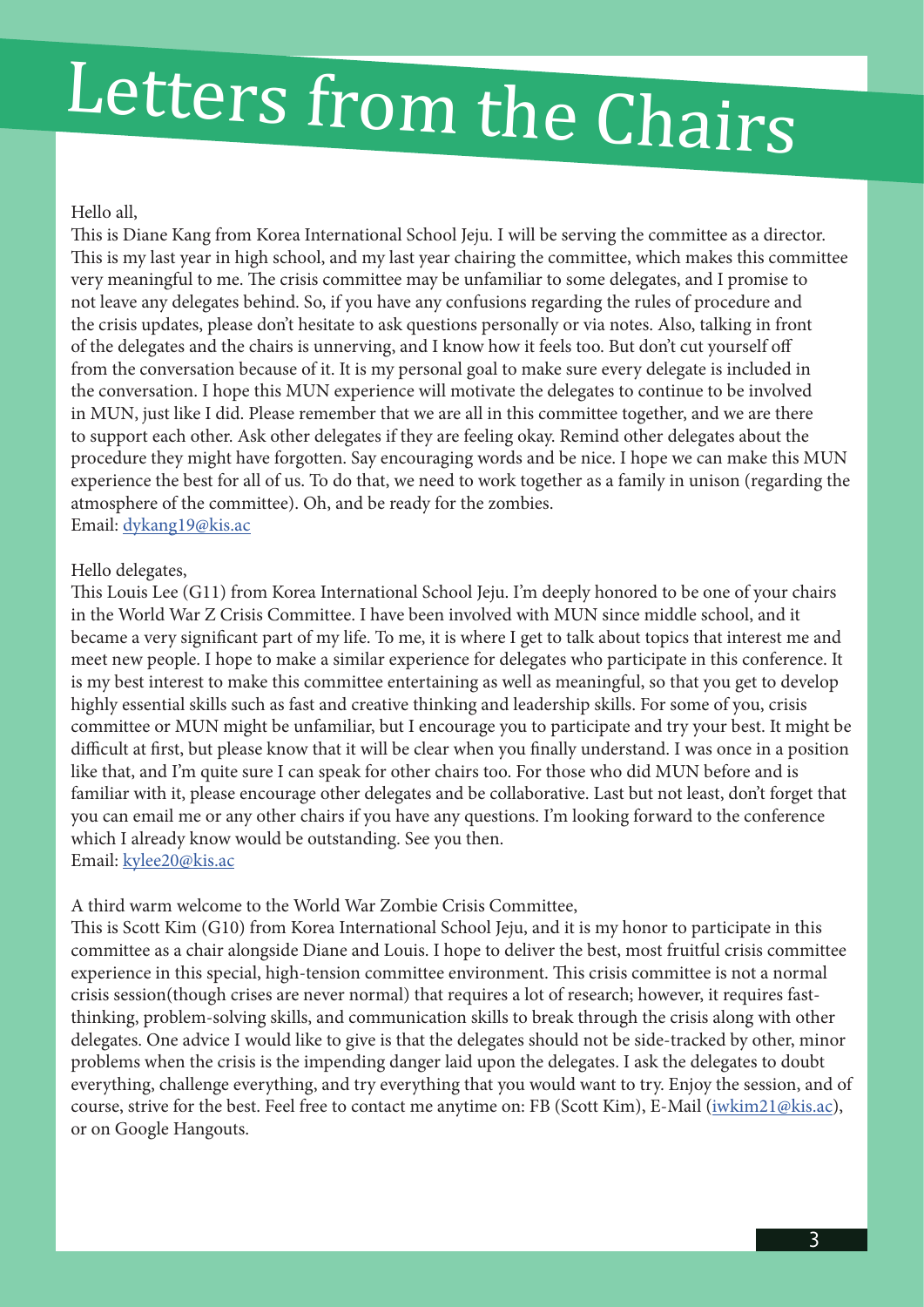## Introduction

This world has faced and overcame countless calamities, but this incident seems to be the last, but not least… and certainly, the most. Referred to as 'Solanum Virus,' the virus is causing the zombie outbreaks across the globe. Starting from its initial outbreak location-- the first recorded Solanum Point -- in China, the virus is already spreading. (Note that unlike the movie, which documents the first outbreak to be in South Korea, the committee follows the novel, which marks the first outbreak point in China.) With a lack of information on how the virus is transmitted and where the virus is, the delegates will be opening an unknown box of complex international relations, conspiracies, corruptions, and potential misconceptions bound by red tape.

Taking place in the near-future of 2020, with very similar resources as the current world, the committee has brought in delegates around the world representing different countries and organizations in an effort to prevent the Solanum Virus from overtaking the world. Although most resources were compromised by the virus, the military weapons and technologies are still available, and they are very similar to what we had in 2019. Although there were conflicts among many countries these past years, this is the only time the countries must cooperate for the common good for a single goal: securing the humanity from zombies and Solanum Virus.

To reach this goal, the delegates must consider diverse options based on the economic situation, available military supplies, and even geography and history of the countries. Examine each suggested solution listed on the document, but keep in mind that every solution has its drawbacks and consequences. It is about what is more efficient than choosing the perfect solution.

The delegate positions are primarily comprised of doctors, researchers, military leaders, NGO representatives, and humanitarian specialists. The delegates may notice that some of the delegate positions are non-existent characters in the movie or the novel written by Max Brooks. This was done to allow the delegates to not be constrained by the plots of the film or the book. This way, the delegates can be guided by the already existing storyline and be encouraged to use creativity to twist and add more details to the discussion. The delegates are free to refer to the movie or the novel, but the committee may not correspond to them. The delegates can use personal pronouns.

As a crisis committee, the discussion will be led by the crisis updates. It is advised to pay attention to the details of the crisis updates, but do not forget the agenda and the purpose of the committee. Also, the crisis committee will be fast-paced. An hour in the committee does not equate an hour of the real world.

For your notice, the committee is located onboard USS Ronald Reagan, Honolulu, Hawaii, which is relatively safe from Solanum Virus. Expect discussions on controlling the virus, treating infected patients or eliminating the zombies, identifying morality and laws, and reconstructing infrastructure for the future-- or, will there be one?

Be safe, Chairs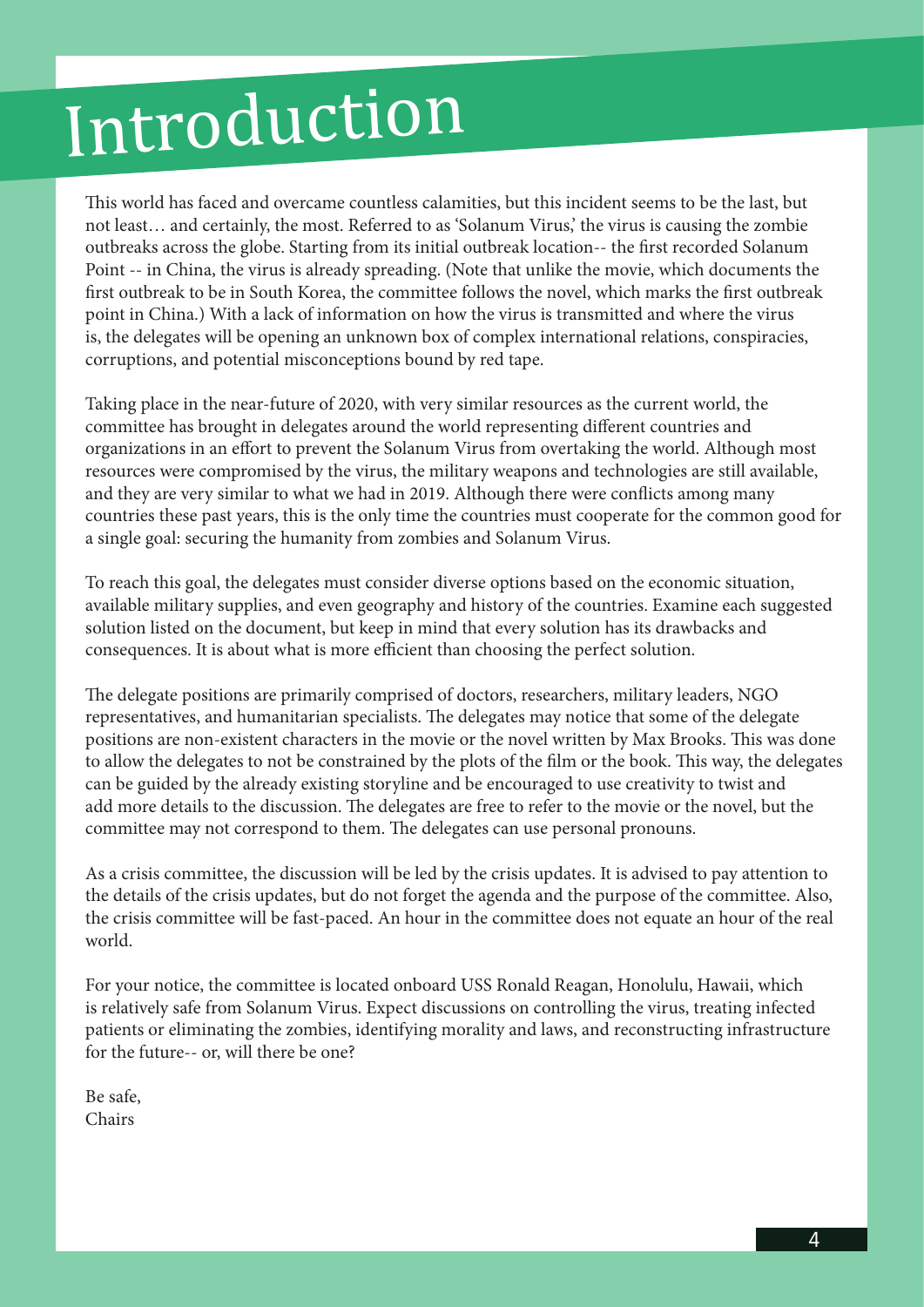## Information

### **Definition of Key Terms**

#### Solanum Virus

Mysterious virus that transforms the human host into a zombie within 48 hours. This virus theory was formulated by the Chinese doctor, Kwang Jingshu, and is predicted to have spread along the rivers of the Yangtze river.

#### Solanum Point

Location or points where Solanum Virus infection is recorded. The first Solanum Point is described in the Agenda Information section, which is the only recorded Solanum Point until now.

#### Zombie Infested Area (ZIA)

ZIA is a zombie-infested area, as declared by the crisis director. ZIA will be an essential term to determine zombie breakout areas during the crisis updates.

#### Non-Zombie Infested Area (NZIA)

NZIA is a non-zombie infested area. It is usually formed artificially by governments around the world but sometimes, it is formed naturally due to geographic reasons.

### **Agenda - Initial Outbreak**

The first recorded Solanum Point is in China, a remote village by the Yangtze River. First diagnosed by a Chinese doctor, Kwang Jingshu, the unknown disease was named the 'Solanum Virus.' However, the Chinese government censored the research and the experimental data regarding the virus in fear of damaging its international reputation. A small number of researchers working with Dr. Kwang Jingshu suspects potential infections in the villages along the Yangtze River. The source of the Solanum Virus, whether human-made, natural, or extraterrestrial, remains unknown. Dr. Kwang predicted the virus to have a 48-hour span in which a person zombifies. If his prediction proves to be correct, considering its deadly infective records, the virus may cause the sixth mass extinction of humanity.

The world of 2020 is very much similar to the world of 2019. Geopolitically speaking, the world is slightly different, but most is a continuation of what has happened in 2019. The United States is having the 2020 Presidential election while the United Kingdom is in the final stages in the preparation of leaving the European Union. The Syrian Civil war is still raging with growing casualties with no sign of stopping. Also, North Korea didn't give up on its nuclear weapons yet, and some speculate they are still testing them. Most of the public is unaware of the upcoming zombie outbreak as China successfully covered it from the public's eye. To divert international attention from the mysterious epidemic, China is threatening to invade Taiwan. Military buildup in East Asia, in Taiwan Strait specifically, prompted most of the countries to focus on preventing World War III rather than to the impending crisis ahead.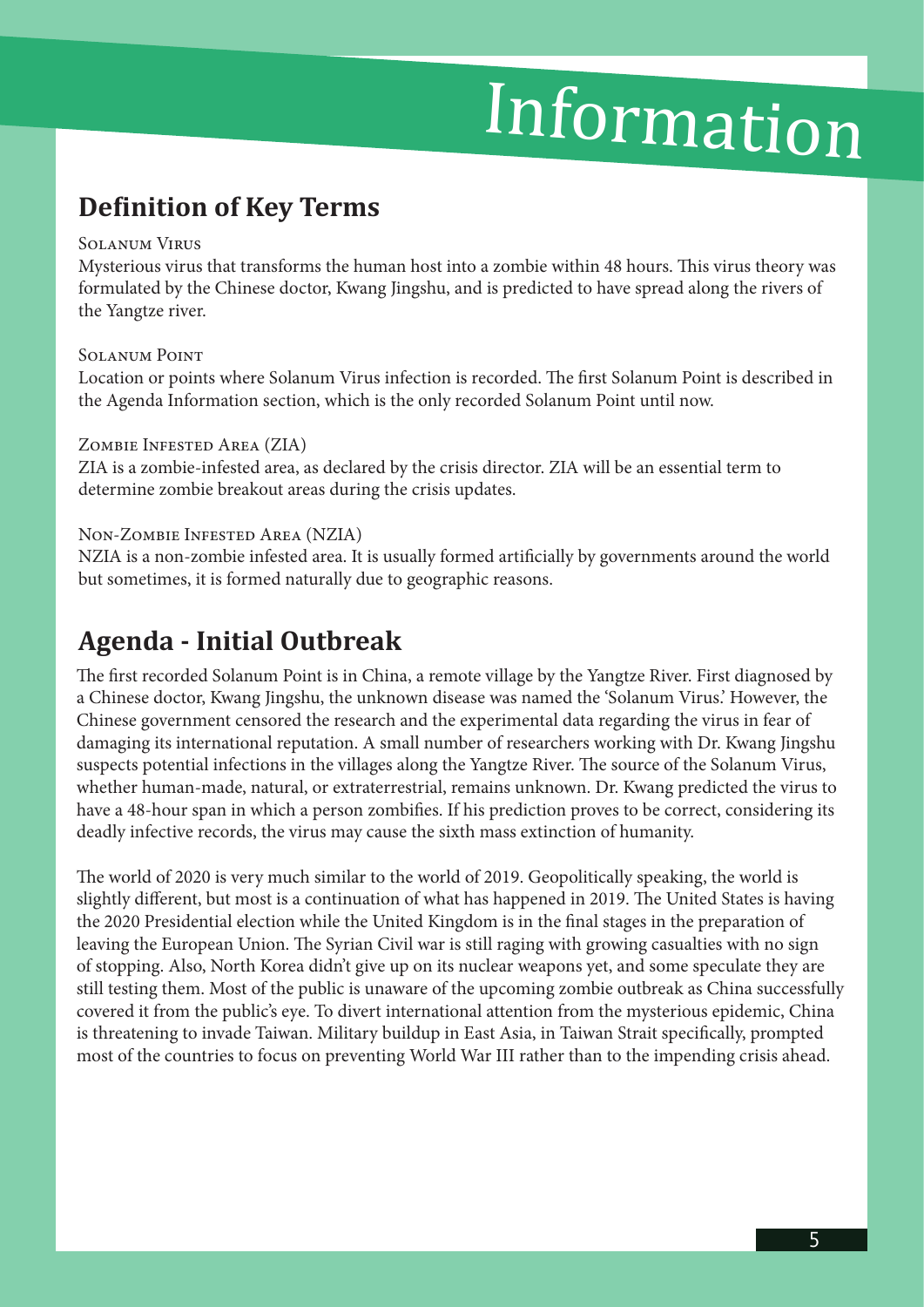# Delegate Positions

#### Professor Kwang Jingshu: Ph.D. HC Doctor

Professor Kwang Jingshu is a doctor from China. He is known to be the first doctor who diagnosed the virus as the 'zombie virus' and named it as 'Solanum Virus.' With his profession in disease control and transmission, the professor is currently conducting studies on how the Solanum Virus spreads based on the observation of infected people. With the Chinese government denying about the first record of Solanum Point in its territory, the studies lack financial support from governmental institutions. The government silenced him from making any further public statements after his first reveal on the discovery of the Solanum Virus in the local village. His first public announcement has stirred insecurity in the urban area of China, which led his action to be potentially be evaluated as a treason.

#### Professor Brooks: Ph.D. HC Doctor

Doctor Brooks is a researcher, working in the National Institute for Communicable Diseases (NICD) in South Africa. In the past, he was stationed in the headquarters of Central Disease Control(CDC) in Atlanta, U.S.A. His experience allowed him to work with researchers in the CDC regarding bioterrorism and its health consequences in South Africa. He has a profession in epidemiology and public health. Previously, when there was Zika virus outbreak in Africa, he revised the public health policies to secure the public from getting the infection and has successfully protected the public.

#### Professor Kadkechi Kim: Forensic Scientist

Professor Kadkechi Kim teaches and studies forensics in the Department of Forensic Medicine at Kyoto University, Japan. With an expertise in the fieldwork, he samples viruses at the crime scenes(or infected region) with fellow pathologists. His profession lies on anatomical, forensic, and pathological research. Little is known about him because he doesn't announce his successes publicly.

#### Colonel Christina Eliopolis: US Air Force

Christina Eliopolis is a Colonel of the US air force. As an experienced air force personnel, she is known to be skilled in firearms and piloting an aircraft. She was a former F-22 Raptor pilot and served both in Iraq and Afghanistan, noticeably participating in Operation Iraqi Freedom in 2003. Additionally, she briefly served on US aircraft carrier, USS Enterprise (CVN-65) before she was transferred back to US air force base on the United States.

#### Colonel General Mikhail Kuznetsov: Russian Ground Forces

Mikhail Kuznetsov is an ex-KGB (Committee for State Security in Russian) agent who is now serving Russia as Colonel general in the Russian ground forces. He was an undercover agent in East Germany before the Berlin wall fell and served Russia in numerous modern wars such as in Ukraine, Syria, and Chechnya. He is known for his pragmatic and brutal strategies often sacrificing his own men for victory. He is in charge of protecting the Russian western borders, especially Moscow.

#### General Raj-Singh: Indian Ground Forces

Also called as 'Tiger of Delhi,' General Raj-Singh is a Sikh general who is a part of the Indian armed forces. He has been serving the Indian army for a long time, mainly in Northern India. Despite being a brilliant tactician, his superiors judged him as disobedient because he often works independently. He often sacrifices the primary objective of his mission to save the lives of his men and civilians. However, such decisions are what he is well respected for among his men.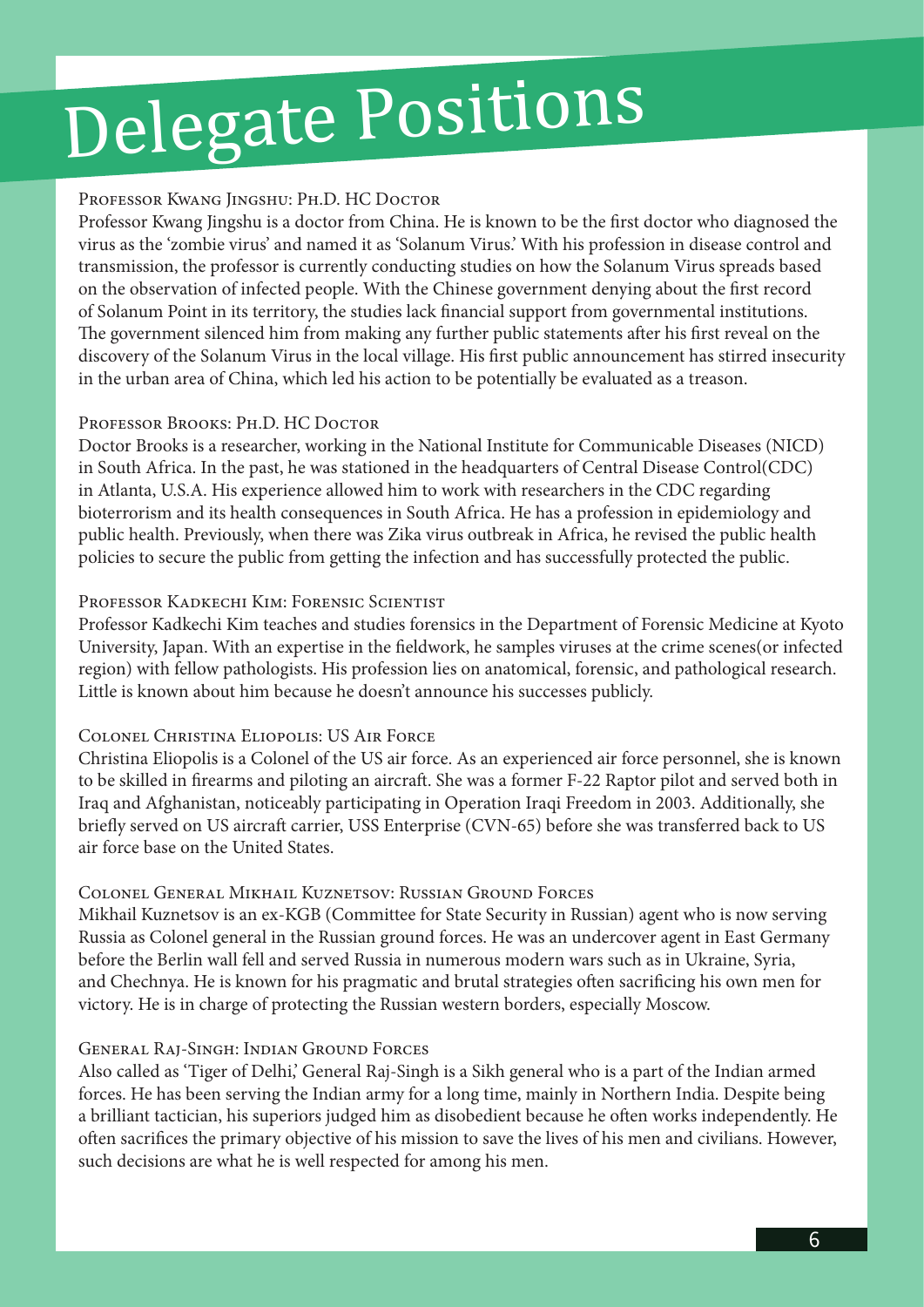Vice Admiral Xu Zhicai: Chinese Navy

Xu Zhicai is a Vice Admiral of the Chinese navy. He was stationed in the South China Sea before the government ordered him to prepare for the Taiwanese invasion. He firmly believes that the attack is going to happen, but he is not aware of what is going on in the mainland at the moment. He is just recently promoted to Vice Admiral position in the navy, so he lacks in field experience. For many years, he was aware of rampant corruption in the Chinese government and its strong censorship.

Mrs. Ainu Hina: (Member of the International Board, Médecins Sans Frontières/Doctors Without Borders (MSF))

Mrs. Ainu Hina is a part of the Member of the International Board in Doctors Without Borders. She worked as a general surgeon in W.U.S. Health Centre in University of Delhi, India. After two years, she chose to work with Doctors Without Borders. Now, she works in Harare, Zimbabwe. She focuses on providing health care and support to those who are suffering from HIV, TB, and multidrug-resistant TB. Before her fieldwork in Harare, she completed eight medical missions with MSF in Central African Republic, Ivory Coast, and the Democratic Republic of the Congo.

#### Mr. Andrew Cohen: Amnesty International Representative (Senior Director of Campaigns and Communications)

Mr. Andrew Cohen is a Senior Director of Campaigns and Communications at Amnesty International. Cohen has previous experience of working in Greenpeace as a Campaigns Director and at United Nations Human Rights Council(UNHRC) as the German Delegation. As a Senior Director of Campaigns and Communications, Cohen is passionate about individual human rights. He has numerous contacts within and throughout Amnesty International with human rights activists, which earned him a respectable position. Mr. Cohen is a passionate member of the Inland Refugee Society of British Columbia(BC), where he devoted time and effort in advocating that countries should open their borders to accept refugees.

#### Mrs. Amy Talbot: Medical Reporter at the New York Times

Mrs. Amy Talbot is a Medical Reporter at the New York Times. Talbot has been a leading figure of the Association of Health Care Journalists and has written various non-fiction publications regarding the path the world has to take towards expanding knowledge on medicine and related sciences. As the first medical reporter at the New York Times, she writes columns on how to remain safe in various epidemics, and she has previously written about Ebola and Zika viruses.

#### Mr. Jurgen Warmbrunn: Mossad (Vice - Director)

Mr. Jurgen Warmbrunn is a Vice-Director of Mossad, an intelligence agency of Israel. He is a son of a Holocaust survivor and vowed to himself he will prevent the Jews from being in such position again. Warmbrunn is a highly trained field agent and was once part of Israeli special forces before being part of the Mossad. He participated in both intifadas and other conflicts involving Israel.

#### Mr. Hiroto Inoue: Public Security Intelligence Agency (Vice-Director)

Mr. Hiroto Inoue is a Vice-Director at the Japanese Public Security Intelligence Agency. At the age of 18, Inoue graduated Tokyo University, majoring in Computer Science, and immediately, he was scouted by the Public Security Intelligence Agency. In the age of 25, he was hailed as a coding-genius, and was offered a position in the NSA as a director of the computer science section. However, he refused to take the position and chose to serve the PSIA as a Vice-Director. Hiroto Inoue is hailed as a computer science genius in the online/offline cryptology society. He has an access to the fastest supercomputer, SLIEM owned by the Japanese cryptologic network. It is Mr. Inoue's goal in the zombie apocalypse to provide all necessary intelligence to the WWZ crisis committee to ensure public safety and quarantine.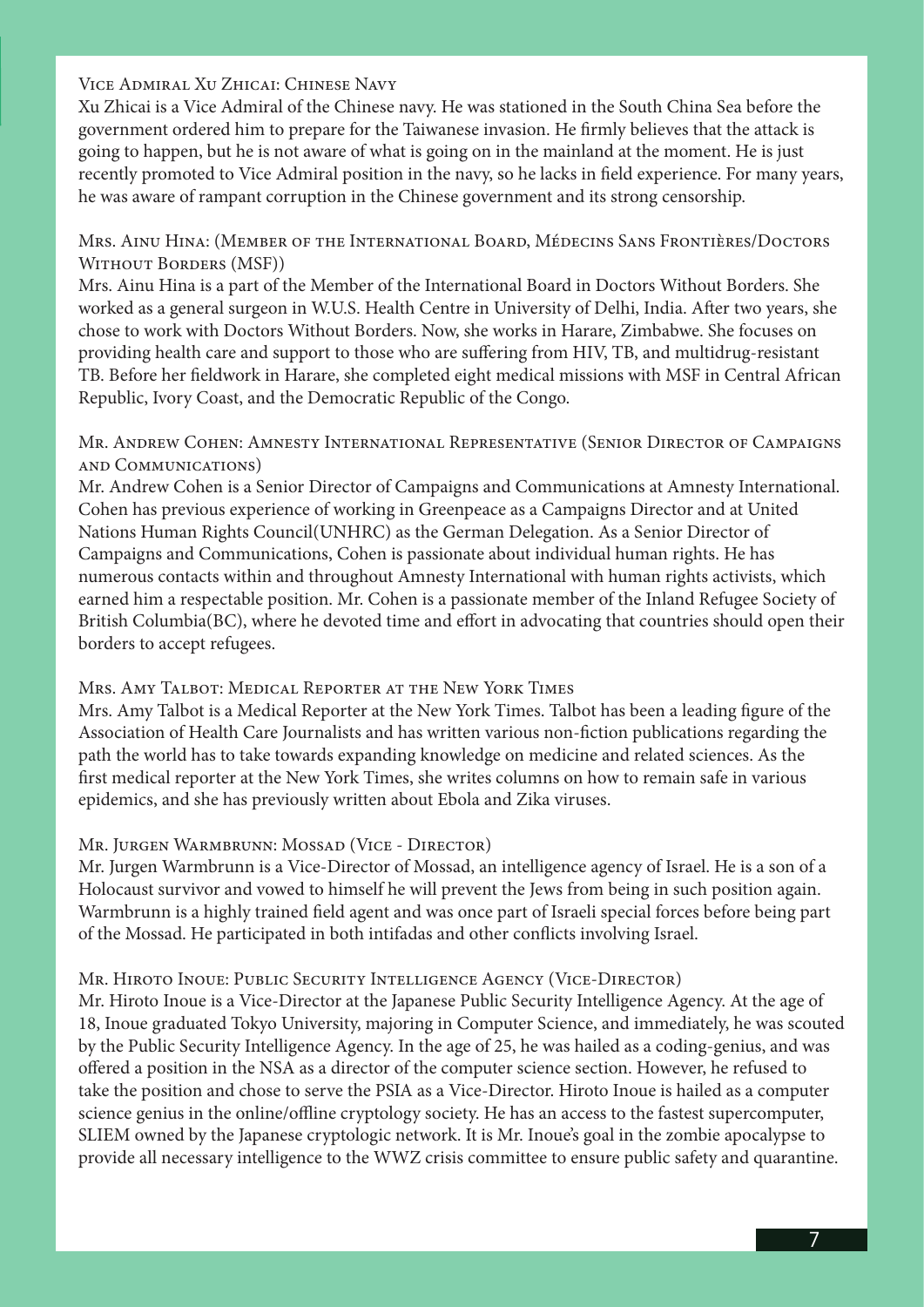#### Doctor Fernando Oliveira:

Doctor Fernando Oliveira is a well-known CS(cardiac surgeon). He grew up in the streets of Rio alone as an orphan and was exposed to crime and drugs from a young age. After he earned his doctoral degree, he worked in the Hospital Israelita Albert Einstein. Now, he works independently in his private hospital. Doctor Oliveira has many connections throughout the medical society. He is rumored to be associated with the Comando Vermelho, a major criminal organization in South America.

#### Professor Kim Seok Han:

Professor Kim Seok Han is a Professor of Psychology and Human Development at Seoul National University. He is an internationally acclaimed psychologist, especially delving deeply into the study of human control in chaos and panic. He has previously helped to control the SARS coronavirus outbreak in Korea, 2003, and has organized multiple campaigns to raise awareness about MERS as part of the Korea Centers for Disease Control. Kim wrote numerous research papers about how to control the public during disease outbreaks and guidelines for governments to follow. However, Professor Kim has been noted for having radical utilitarian viewpoints regarding human life.



# Solutions

#### 1. Military

Military strategy: Zombies are not like any other enemies humans have faced before. Zombies do not surrender, and they do not stop. They do not require resources nor have a center of command that humans can attack. Therefore, delegates must revise the military by implementing new tactics and discarding ineffective ones. These tactics should be made based on the research conducted on the zombies(and information gained from the crisis updates) and also by considering environments they will be fighting in. No tactic will work everywhere on this planet, and each country might use different tactics that fit their circumstances. It is up to the delegates to think of a tactic that successfully protects civilians while eliminating zombies without losing too much personnel and resources.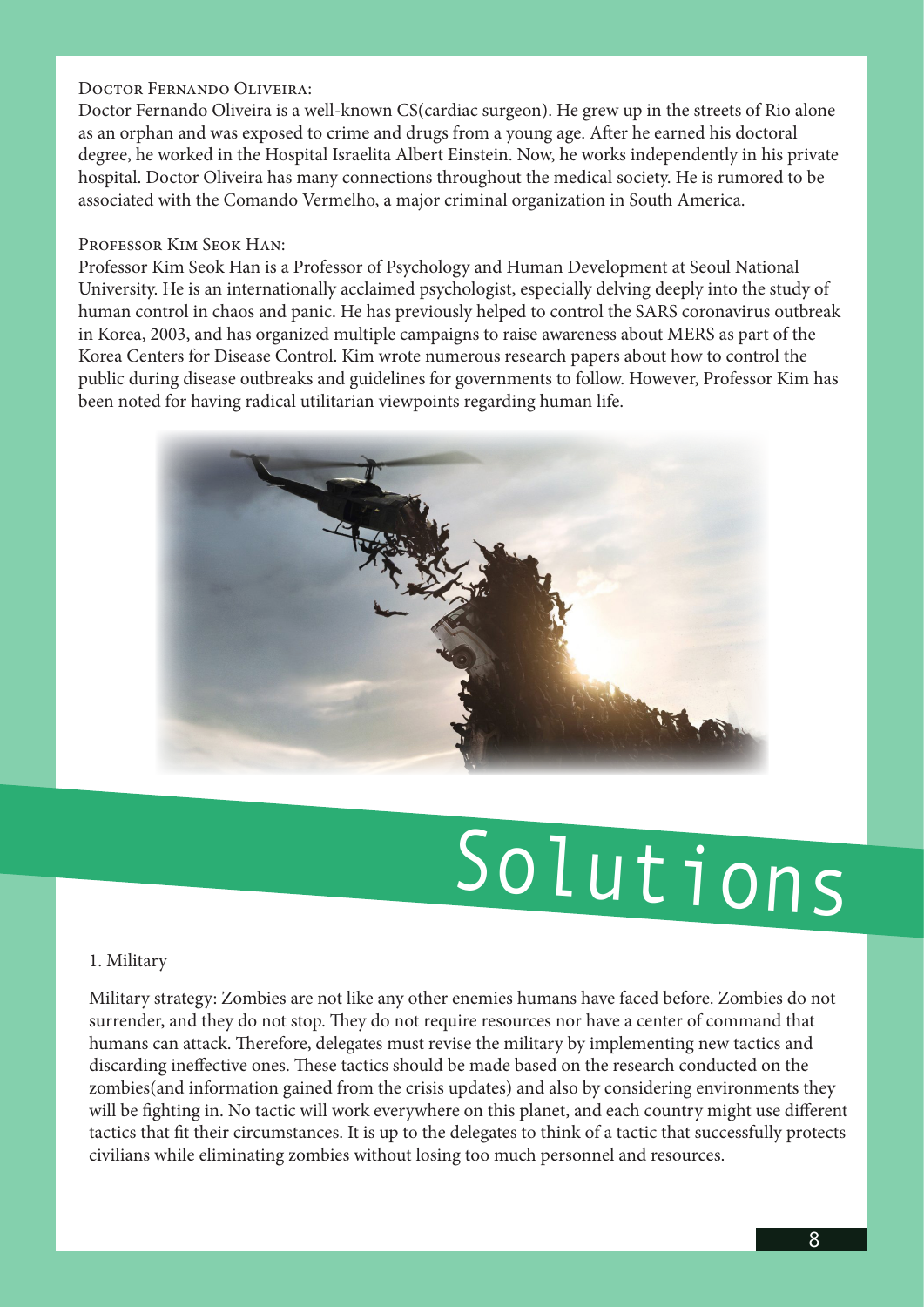#### 2. International Collaboration

**International Awareness Campaign:** Internationally, an awareness campaign can be launched so that citizens of each country are notified of the virus and the consequences of contracting the virus. This method will be quite useful in expediting the evacuation process, but it may cause turmoil and disorder resulting from the fear of the virus.

**Military Collaboration:** If the virus proves to be deadly, and is the level of virus that is extremely threatening, then military collaboration may also be a feasible solution. The militaristic communication network may be established, to allow military bases in nations to collaborate. However, governments, depending on the situation, may withdraw or fight against another military, and may be more volatile and deadlier than the virus.

3. Controlling Spread of the Virus

**Containment of Virus Carriers:** Delegates should consider the containment of all possible Solanum Virus carriers in a medical facility as a possible solution. To keep the rest of the citizens safe, all possible virus carriers will be inspected and quarantined in a high-degree medical facility if this solution is used. Delegates must take into consideration what type of methods would be most effective when it comes to containment, and consider factors like airways, waterways, and the various ways by which the virus could spread.

**Quarantine:** Putting a country into quarantine is also another possible solution. This would involve the shutdown of trade and transportation internationally. This specific solution will force the state into immediate closure. All aero transportation methods will stop immediately, and international airports will be closed. Quarantine may also result in the downfall of the economy, deterioration of the standard of living, and poverty, but may keep the remaining citizens of the country safe. It may also be a politically unwise choice, which may pit countries against each other in times when consolidation and team work would be valued.

### **Questions to Consider**

- When should we stop treating the infected patients and diagnose that the patients have become zombies?
- What are the characteristics of the virus? What are its transmission methods?
- Is it moral to sacrifice a population for the "greater good"?
- What should be prioritized: morality or efficiency?
- How much information can the public handle?
- Does a country have legal rights to deny immigrants?
- Can a country use extreme military methods towards possibly infected patients?
- What should we do to "contain" the Solanum Virus?
- How can a country handle non-infectants within a infected population?
- How can a country keep order in the society in the time of crisis?